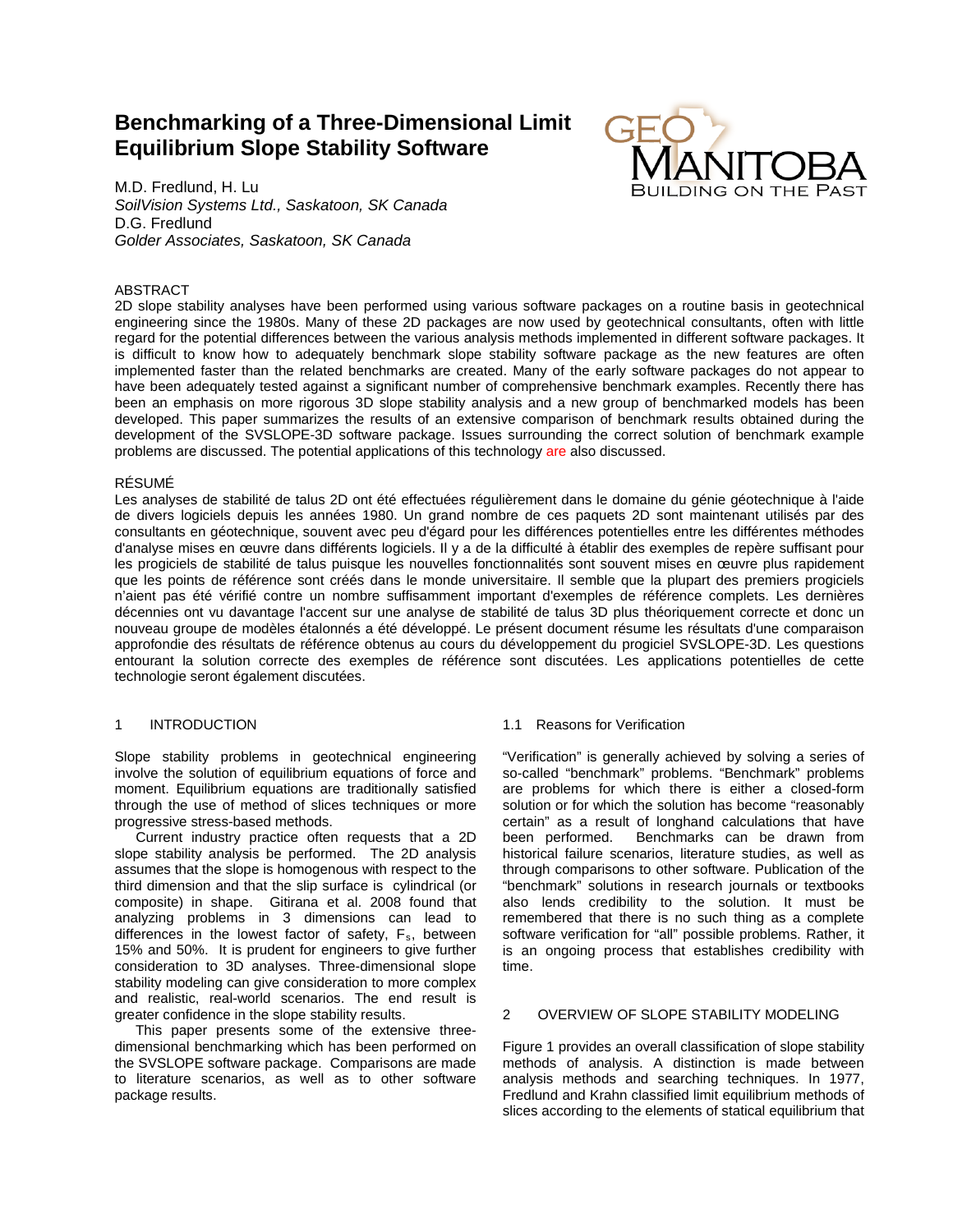were satisfied when solving for the factor of safety. The classification also took into consideration the assumptions used to render the analysis determinate.

In 1981, Fredlund, Krahn and Pufahl further extended the comparison of slope stability method of slices to include additional methods of slices (Fredlund et al, 1981). Most of the limit equilibrium methods of slices made an assumption regarding the interslice forces (e.g., the interslice force function). Consequently, most of the methods of slices differed in the manner in which the normal force at the base of a slice was calculated. Common to all the methods of slices was the manner in which the factor of safety was defined and the fact that the normal force was computed from statical considerations of one slice of a potential sliding mass.

Figure 1 shows that it is now possible to also take into consideration the search technique associated with the determination of the shape and location of the critical slip surface. The finite element stress analysis method can also be used to determine the normal force at the base of a slice, giving rise to the Enhanced (Kulhawy) Limit method as well as other optimization techniques (e.g., Dynamic Programming).



Figure 1. Overall classification of slope stability methods of analysis

#### 2.1 3D Slope Stability

"Methods of slices" becomes the "method of columns", when extending a slope stability analysis into 3 dimensions. When considering a "slice" of a sliding mass, 2-dimensional inter-slice forces are designated. However, when a three-dimensional column is considered, lateral forces also come into effect, creating a much more realistic simulation of the real-world conditions. Threedimensional analyses require the computation of additional variables. However, the same general slope stability formulations that are commonly performed in 2D (e.g., Bishop, Morgenstern-Price, Janbu, etc.) can be extended into 3D.

The circular sliding surfaces commonly found in 2D analyses can also be extended to an ellipsoidal sliding surface for 3D analyses. Other shapes can also be considered in 3D analyses. For example, multi-planar wedges and fully specified sliding surfaces along known failure zones can be specified. The software also allows other features to be considered such as external loads, supports, bedrock (slip surfaces cannot pass through these zones), tension cracks and discontinuities.

#### 3 BENCHMARKING

In the following sections some of the benchmarks used to test the SVSLOPE 3D solution engine are presented. More than 20 benchmarks have currently been created during the initial testing of the SVSLOPE 3D software. Ten (10) of the created benchmarks are currently published in the SVSLOPE 3D verification manual. This paper highlights some of the benchmarks created during the software testing research program at SoilVision Systems Ltd.

#### 3.1 Kettleman Hills Waste Landfill Failure

This example simulates the actual failure of the Kettleman Hills waste landfill (Seed, Mitchell and Seed, 1990). The slip surface can be modeled using a multi-planar wedge surface. Three wedge planes are associated with 3 different material discontinuities as shown i[n Table 1.](#page-2-0)

The geometry and material properties are shown in [Table](#page-2-0)  [1](#page-2-0) and Figure 2.



Figure 2. Geometry of the Kettleman Hills Landfill model (2x vertical exaggeration)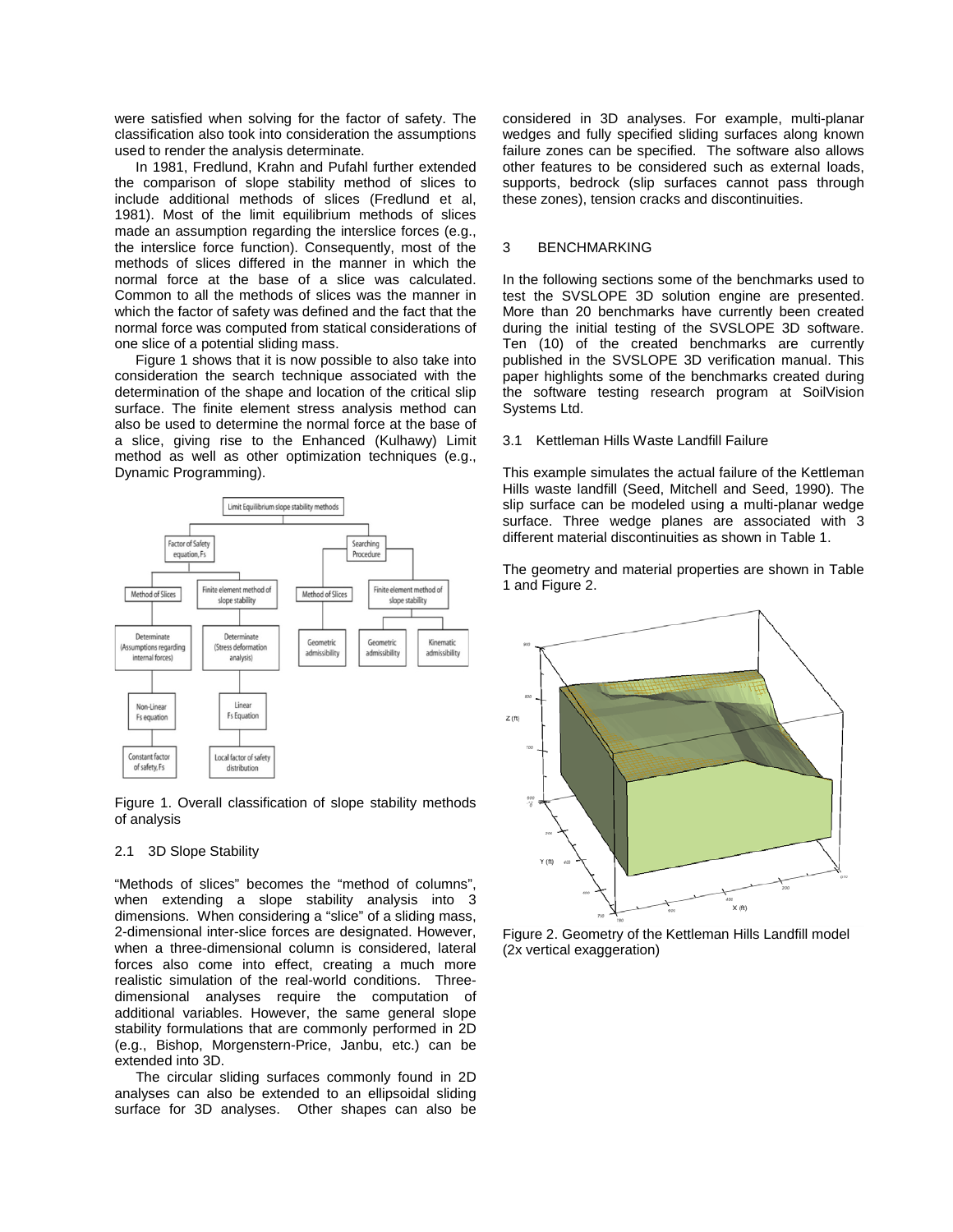<span id="page-2-0"></span>Table 1. Material Properties of the Kettleman Hills Landfill model (including discontinuities)

|                   | c (psf) | $\phi$ (degrees) $\gamma$ (lb/ft <sup>3</sup> ) |     |
|-------------------|---------|-------------------------------------------------|-----|
| Mat1              | O       | 20                                              | 110 |
| Dis1              | O       | 8                                               | 127 |
| Disc <sub>2</sub> | O       | 8.5                                             | 127 |
| Dis3              | 900     |                                                 | 127 |

The results are presented in [Table 2](#page-2-1) and Figure 3. The differences between the software packages are deemed negligible.

<span id="page-2-1"></span>Table 2. Results of the Kettleman Hills Landfill model

|                       | <b>Factor of Safety</b> | <b>Difference</b> |       |
|-----------------------|-------------------------|-------------------|-------|
| Method                |                         | CLARA/W SVSLOPE3D | (%)   |
| <b>Bishop</b>         | 1.160                   | 1.159             | 0.057 |
| Janbu<br>Simliplified | 1.140                   | 1.145             | 0.416 |
| Spencer               | 1.160                   | 1.168             | 0.655 |
| M-P                   | 1.170                   | 1.164             | 0.551 |



Figure 3. Failure Sliding Surface of Kettleman Hills Landfill model with critical slip surface exploded out of the slope (2x vertical exaggeration)

# 3.2 Pore-Water Pressures at Discrete Points

This model is used to benchmark the discrete points method to specify the pore water pressures in SVSLOPE 3D. The discrete points (specified in terms of pressure heads) in this model are used to simulate the water table surface in the original Ellipsoidal Toe Submergence model.

The model geometry and material properties are the same as the Ellipsoidal Toe Submergence model with a change of the initial condition from a water surface to discrete points (pressure head). The model geometry is shown in Figure 4 including contouring of the discrete points (in terms of pressure head).



Figure 4 Geometry pore-water pressurediscrete points model with discrete points contoured

The Results are shown in [Table 3.](#page-2-2) The results from CLARA/W are based on the pore-water pressure dataset with a watertable surface. The differences are deemed to be negligible.

<span id="page-2-2"></span>Table 3. Results of the PWP discrete points model

| Method              | <b>Factor of Safety</b> |        |            | Difference |
|---------------------|-------------------------|--------|------------|------------|
|                     | CLARA/W                 |        | SVSLOPE 3D | (%)        |
|                     |                         | Moment | Force      |            |
| <b>Bishop</b>       | 1.30                    | 1.296  |            | 0.339      |
| Janbu<br>Simplified | 1.23                    |        | 1.229      | 0.090      |
| Spencer             | 1.26                    | 1.239  | 1.239      | 1.652      |

# 3.3 Tension Cracks in 3D

The model geometry and material properties are the same as the previously published Ellipsoidal Toe Submergence model with the addition of the tension crack information. The tension crack is specified using a x-coordinate equal to 300. Eighty percent of the tension crack is assumed to be filled with water.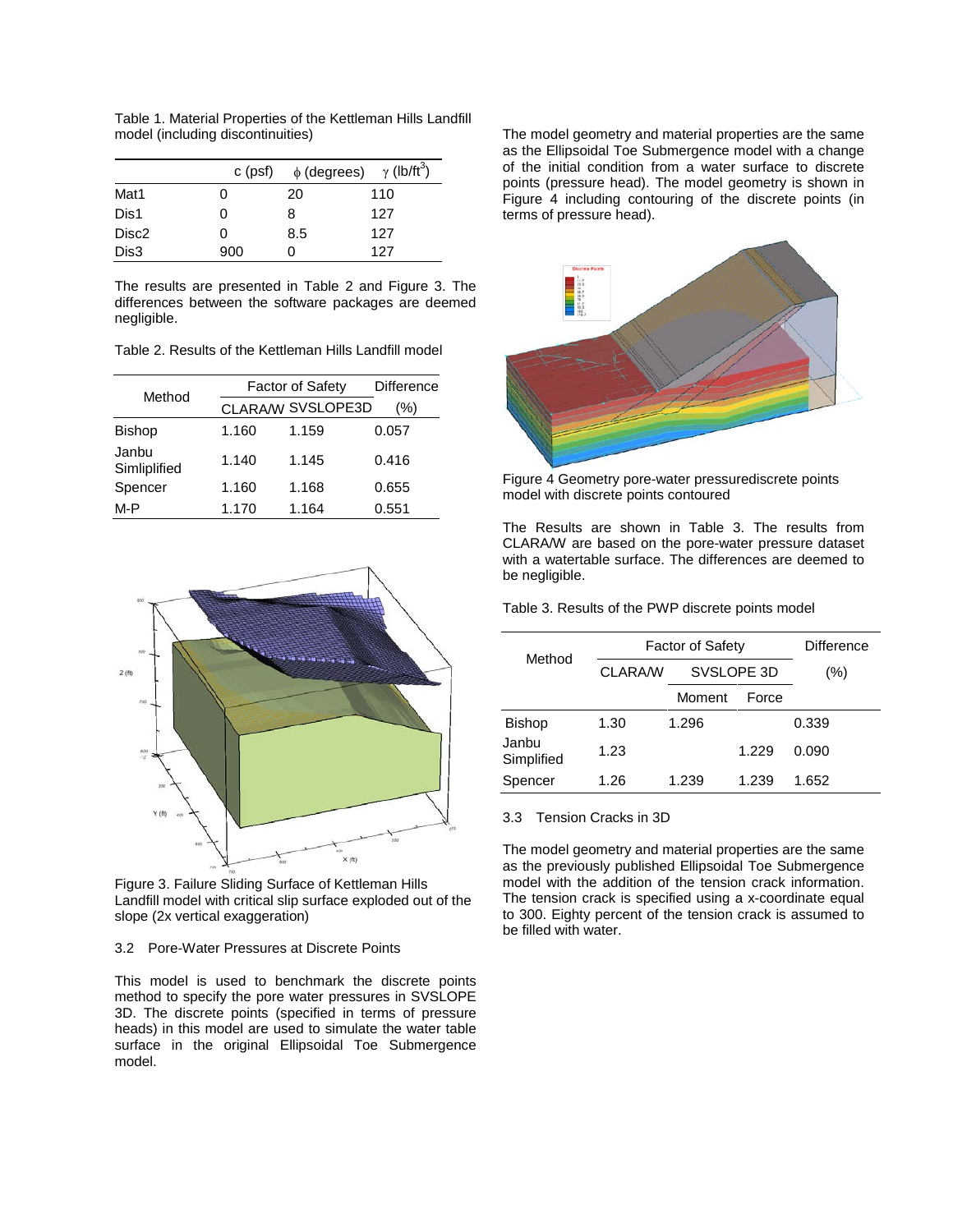

Figure 5 Geometry of the Ellipsoidal Toe Submergence model with the water surface

The Results are shown i[n Table 4](#page-3-0) and Figure 6.

<span id="page-3-0"></span>

| Method           | <b>Factor of Safety</b> | Difference   |       |       |
|------------------|-------------------------|--------------|-------|-------|
|                  | CLARA/W                 | SVSLOPE 3D   |       | (%)   |
|                  |                         | Moment Force |       |       |
| Bishop           | 1.26                    | 1.236        |       | 1.879 |
| Janbu Simplified | 1.19                    |              | 1.170 | 1.708 |
| Spencer          |                         | 1.247        | 1.246 |       |



Figure 6 Result of the Tension Crack model with critical slip surface exploded out of the slope

# 3.4 General Sliding Surface

This example demonstrates the use of general sliding surface. In the original "Example 6" in CLARA/W the model used a Hoek-Brown strength model for the shale bedrock layer material, since there is a different implementation of the Hoek-Brown model in CLARA/W and SVSLOPE, the bedrock material strength model is changed to a Mohr-Coulomb in both the CLARA/W and SVSLOPE 3D software packages for the convenience of comparison.

The pore-water pressures are specified with a water surface (grid data). The geometry and material properties are shown i[n Figure 7](#page-3-1) an[d Table 5.](#page-3-2)



<span id="page-3-1"></span>Figure 7 Geometry of the General sliding surface model

<span id="page-3-2"></span>Table 5. Material Properties of General sliding surface model

|                     |     |    | c (kN/m <sup>2</sup> ) $\phi$ (degrees) $\gamma$ (kN/m <sup>3</sup> ) |
|---------------------|-----|----|-----------------------------------------------------------------------|
| <b>Glacial Till</b> |     | 35 | 22                                                                    |
| Rock                | 100 | 45 | 26                                                                    |

The results are shown in [Table 6](#page-3-3) and [Figure 8.](#page-4-0) The slight differences between the software packages are considered reasonable.

<span id="page-3-3"></span>Table 6 Results of General sliding surface example

| Method           | <b>Factor of Safety</b> | <b>Difference</b> |       |
|------------------|-------------------------|-------------------|-------|
|                  | CLARA/W                 | SVSLOPE3D         | (% )  |
| <b>Bishop</b>    | 2.22                    | 2.227             | 0.334 |
| Janbu Simplified | 2.170                   | 2.180             | 0.457 |
| Spencer          | 2.230                   | 2.184             | 2.070 |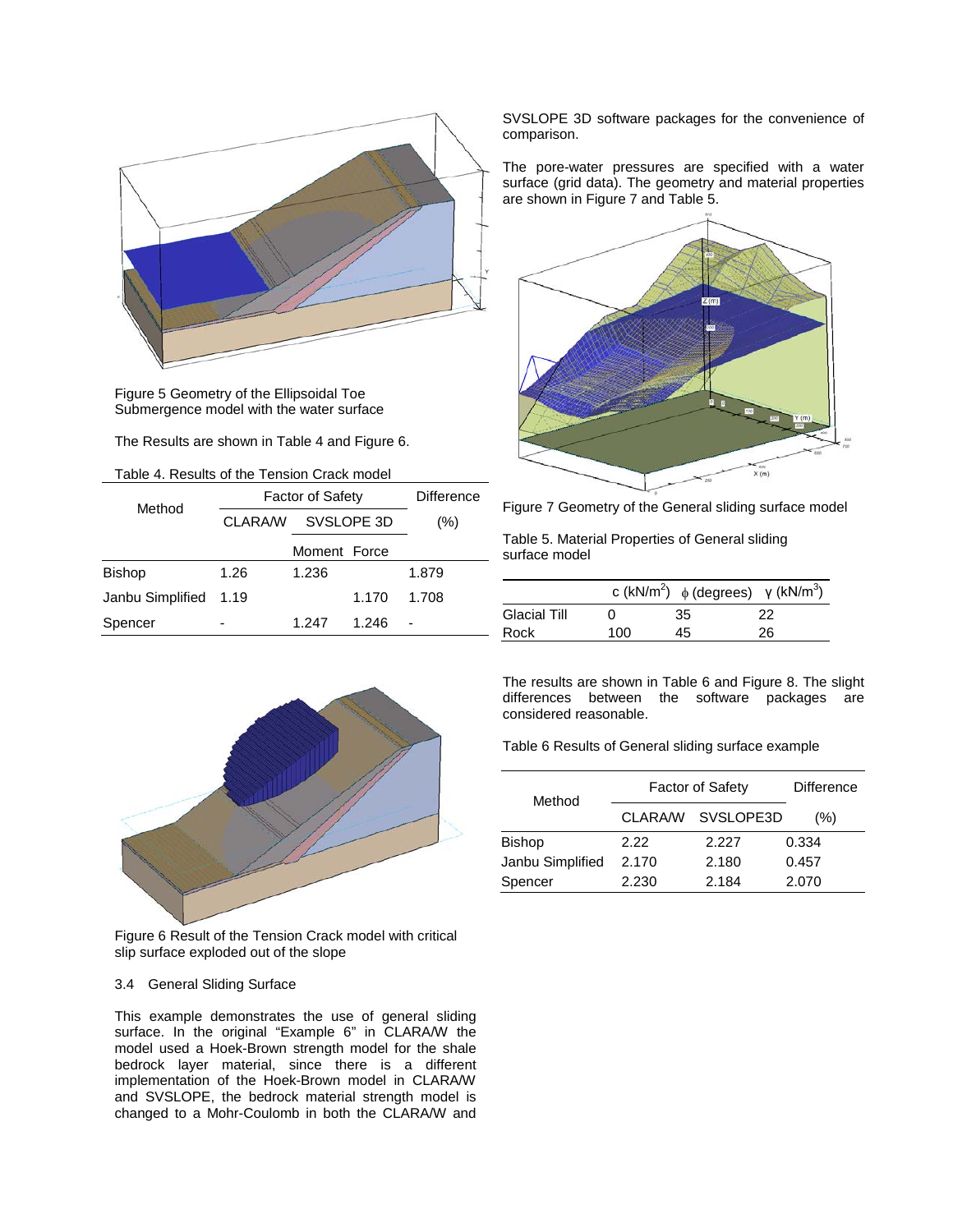

<span id="page-4-0"></span>Figure 8 General sliding surface using the extended Bishop Method with critical slip surface exploded out of the slope

## 3.5 A Simple 3D Slope In Clay

This model represents a three-dimensional slope stability problem in clay. The model involves a spherical failure surface in clay and is often used in the literature as a benchmark example against which numerical models have been validated (Hungr 1989, Silverstri 2006).

The slope geometry and material properties utilized for this model are presented in Figure 9 and [Table 7.](#page-4-1) The requirements for this problem are the factor of safety and its comparison to its closed-form solution.

<span id="page-4-1"></span>Table 7. Material Properties of the Simple Slope model

| c (kN/m <sup>2</sup> ) | $\phi$ (degrees) $\gamma$ (kN/m <sup>3</sup> ) |  |
|------------------------|------------------------------------------------|--|
| 0.1                    | $\mathbf{\Omega}$                              |  |

The fully specified ellipsoid (spherical) slip surface is utilized in the analysis to make a comparison with published results. The sphere radius is 1.0 and its center is located at (4.780, 5, 7.960).

There are 42 rows and 42 columns used in the analysis which results in a total of 872 active columns. The factor of safety for the extended Bishop's method is 1.398. A summary of the factors of safety for this benchmark example is presented in [Table 8.](#page-4-2) 

<span id="page-4-2"></span>Table 8. A summary of factors of safety for the simple 3D slope in clay

| Method               | Factor of<br>Safety | Difference |
|----------------------|---------------------|------------|
|                      |                     | (%)        |
| Closed-Form Solution | 1.402               | 1.816      |

| (Hungr et al. 1989)                         |       |       |
|---------------------------------------------|-------|-------|
| Closed-Form Solution<br>(Silverstri 2005)   | 1.377 |       |
| CLARA Solution 42x42<br>(Hungr et al. 1989) | 1.400 | 1.643 |
| 3D-SLOPE solution (Lam,<br>et al. 1993)     | 1.402 | 1.816 |
| SVSLOPE 3D                                  | 1.398 | 1.525 |



Figure 9. Geometry and results of the Simple 3D Slope model in Clay

## 3.6 A Model Compared To Variational Approach

Leshchinski et al. (1985) proposed an analytical solution for sliding surfaces with logarithmic spirals. It satisfies all equilibrium conditions. Lateral equilibrium is met by symmetry. The slope geometry and material properties that are in use for this model are presented in Figure 11. Hungr et al. (1989) presented the geometry in detail.

The fully specified ellipsoid slip surface with aspect ratio = 0.66 is used in the analysis to make a comparison with published results. The center of the ellipsoid is located at (-0.67, 0, 1.737).

The result is shown in [Figure 10.](#page-5-0) A summary of the factors of safety for this benchmark example is presented in [Table 9.](#page-4-3) The results match CLARA/W with a difference of less than 1.6%.

<span id="page-4-3"></span>Table 9. A summary of factors of safety for the Hungr Leshchinski 3D model

| Method                                                  | Factor of<br>Safety | Difference |
|---------------------------------------------------------|---------------------|------------|
|                                                         |                     | (%)        |
| <b>Analytical Solution</b><br>(Leshchinski et al. 1985) | 1.25                |            |
| CLARA/W Solution (Hungr et 1.23<br>al. 1989)            |                     | 1.6        |
| SVSLOPE 3D                                              | 1.245               | 0.4        |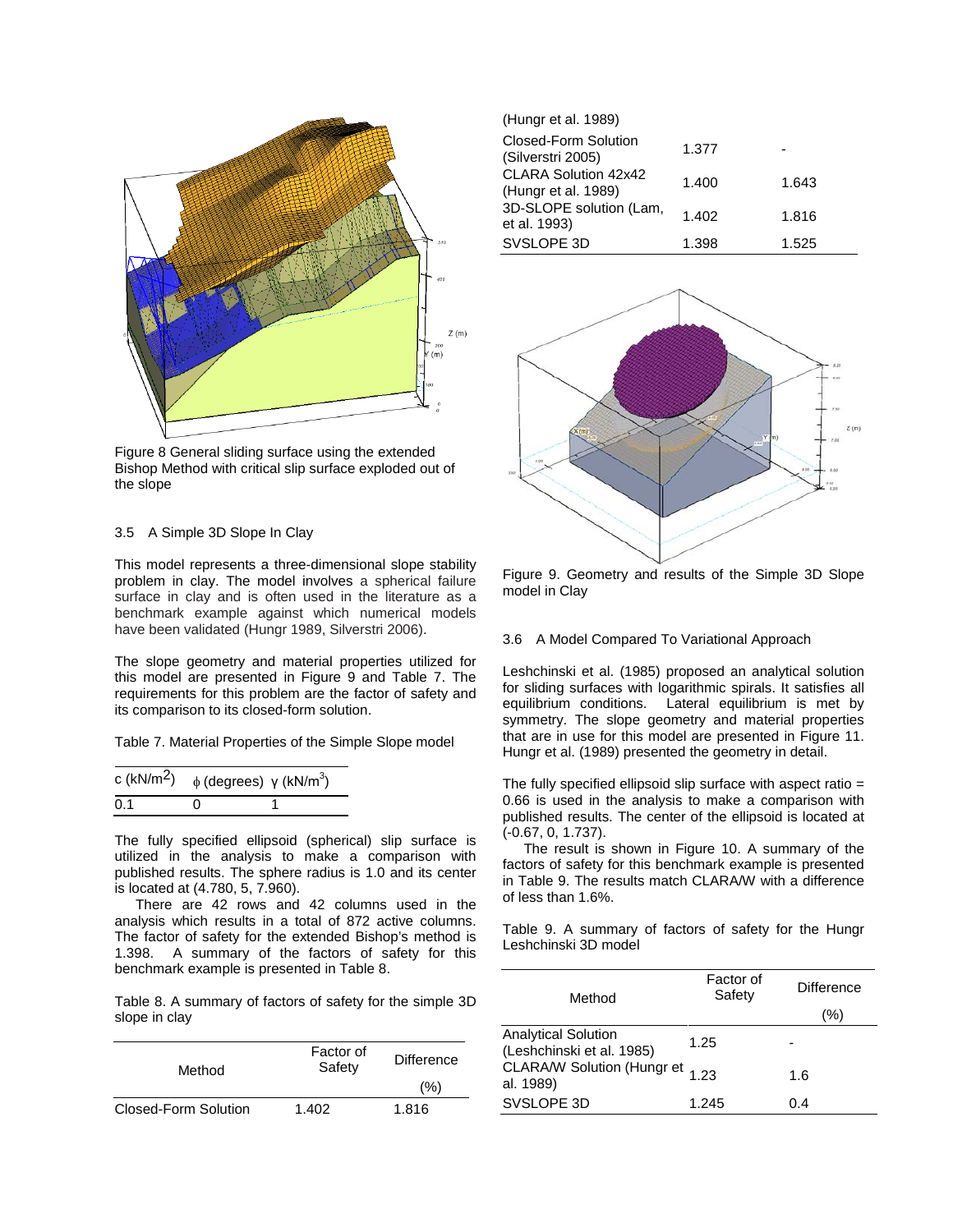

<span id="page-5-0"></span>Figure 10. Result of the Hungr-Leshchinski 3D model

## 3.7 Embankment Corner

This model represents an embankment corner. The grid and tangent search method is utilized to identify the critical slip surface.

There is no pore-water pressure input for this problem. The geometry and material properties are shown in [Figure](#page-5-1)  [11](#page-5-1) an[d Table 10.](#page-5-2)



Figure 11. Geometry of Embankment Corner model

<span id="page-5-2"></span><span id="page-5-1"></span>Table 10. Material Properties of the CLARA\_example3 model

|      |     |     | c (kN/m <sup>2</sup> ) $\phi$ (degrees) $\gamma$ (kN/m <sup>3</sup> ) |
|------|-----|-----|-----------------------------------------------------------------------|
| Mat1 | 10. | -22 | 20                                                                    |

The following results are obtained using the grid and tangent search technique and are shown in [Table 11](#page-5-3) and [Figure](#page-5-4) 12. A maximum difference of 2.715% was noted which is reasonable.

<span id="page-5-3"></span>

| Table 11. Results of the Embankment Corner |
|--------------------------------------------|
|--------------------------------------------|

| Method                 | <b>Factor of Safety</b> | <b>Difference</b> |       |
|------------------------|-------------------------|-------------------|-------|
|                        |                         | CLARA/W SVSLOPE3D | (% )  |
| <b>Bishop</b>          | 1.824                   | 1.836             | 0.642 |
| Janbu Simplified 1.560 |                         | 1.578             | 1.165 |

| Spencer | 1.784 | 1.832 | 2.715 |
|---------|-------|-------|-------|
| M-P     | 1.830 | 1.822 | 0.434 |



<span id="page-5-4"></span>Figure 12. Result of Embankment Corner model with Bishop Simplified method

# **3.8** Bedrock Layer Consideration

This is a simple symmetrical slope problem therefore only half is analyzed. An ellipsoidal sliding surface is utilized. The lower material layer is bedrock and the sliding surface is not allowed to penetrate the bedrock. The ellipsoidal sliding surface will be cut off when passing through the bedrock layer. CLARA/W's Spencer method does not converge in this model.

The geometry and material properties are presented in [Figure 13](#page-5-5) and [Table 12.](#page-5-6)



Figure 13. Ellipsoidal Sliding Surface

<span id="page-5-6"></span><span id="page-5-5"></span>

| <b>Table 12 Material Properties of Bedrock model</b> |    |                                                                       |    |  |  |
|------------------------------------------------------|----|-----------------------------------------------------------------------|----|--|--|
|                                                      |    | c (kN/m <sup>2</sup> ) $\Box$ (degrees) $\gamma$ (kN/m <sup>3</sup> ) |    |  |  |
| Material2                                            | 15 | 25.                                                                   | 20 |  |  |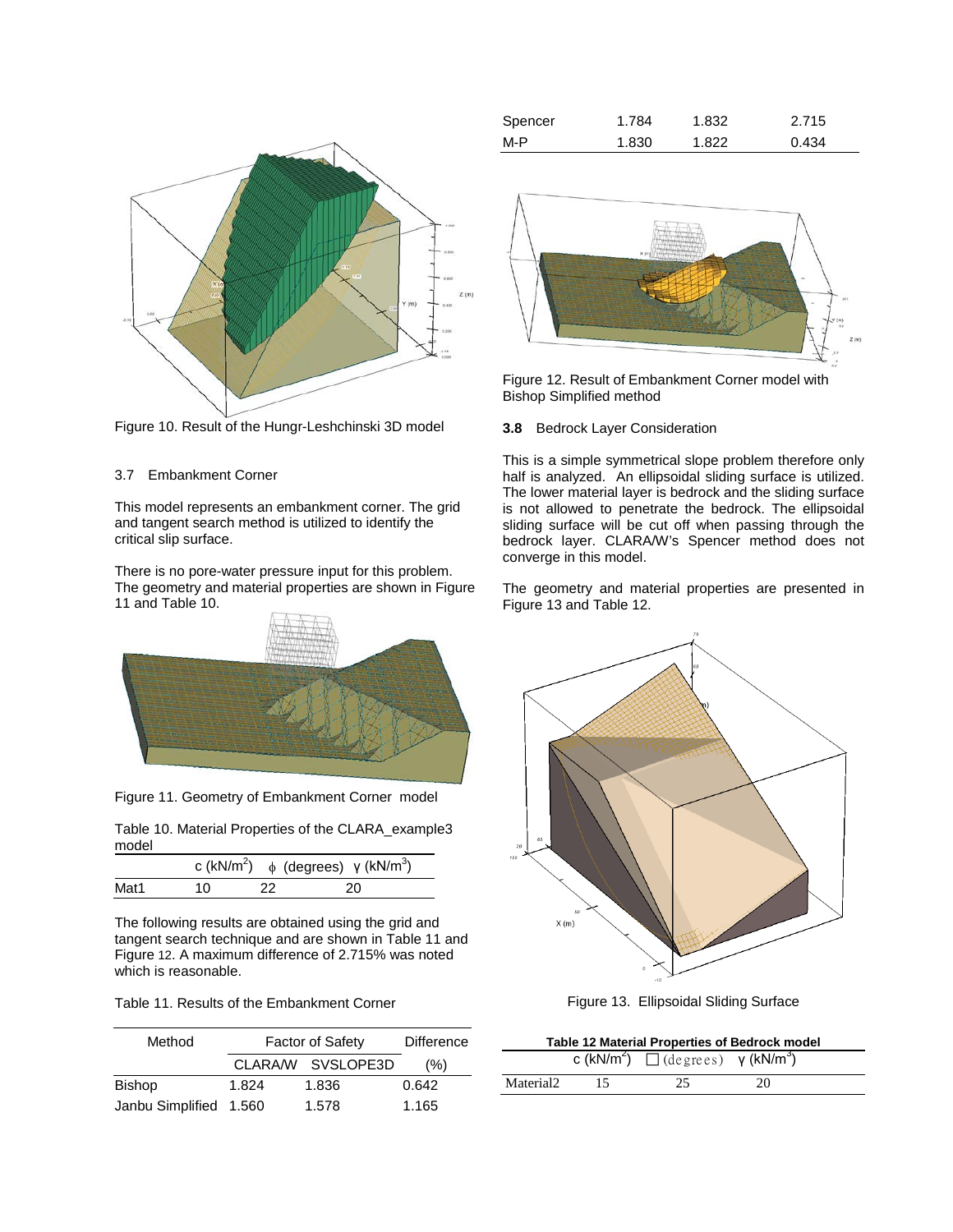The results are shown in [Figure 14](#page-6-0) and [Table 13.](#page-6-1) The differences between the software packages are considered negligible.



<span id="page-6-0"></span>Figure 14. Failure sliding surface of the Bedrock model

<span id="page-6-1"></span>

| Table 13 Results of the Bedrock model |                         |                   |       |  |  |
|---------------------------------------|-------------------------|-------------------|-------|--|--|
|                                       | <b>Factor of Safety</b> | <b>Difference</b> |       |  |  |
| Method                                | <b>CLARA/W</b>          | SVSLOPE3D         | '%)   |  |  |
| <b>Bishop</b><br>Janbu                | 1.20                    | 1.238             | 3.187 |  |  |
| Simliplified                          | 1.17                    | 1.210             | 3.439 |  |  |
| M-P                                   | 1.19                    | 1.22.7            | 3.116 |  |  |

### 3.9 Multiple Piezometric Surfaces

There are six layers in this model. Each layer is associated with a different piezometric surface in order to simulate the condition of upward seepage.

A fully specified Ellipsoidal sliding surface is used in this analysis, the geometry and material properties are shown in [Table 14](#page-6-2) and [Figure 15.](#page-6-3) 

<span id="page-6-2"></span>Table 14. Material Properties of the multi\_piezo\_surfaces model

|         |    | c (kN/m <sup>2</sup> ) $\Box$ (degrees) $\gamma$ (kN/m <sup>3</sup> ) |    |  |  |
|---------|----|-----------------------------------------------------------------------|----|--|--|
| Clayer1 | 20 | 18                                                                    | 19 |  |  |



<span id="page-6-3"></span>Figure 15. Geometry of the multi\_piezo\_surfaces model

The results are shown in [Figure 16](#page-7-0) and [Table 15.](#page-6-4) Negligible differences between the software packages are noted.

<span id="page-6-4"></span>

|  |  |  | Table 15. Results of the multi_piezo_surfaces model |  |
|--|--|--|-----------------------------------------------------|--|
|  |  |  |                                                     |  |

| comparison         |                         |                   |       |  |  |
|--------------------|-------------------------|-------------------|-------|--|--|
|                    | <b>Factor of Safety</b> | <b>Difference</b> |       |  |  |
| Method             | <b>CLARA/W</b>          | (%)               |       |  |  |
| <b>Bishop</b>      | 2.15                    | 2.163             | 0.616 |  |  |
| Janbu Simliplified | 1.93                    | 1.939             | 0.457 |  |  |
| Spencer            | 2.15                    | 2.145             | 0.249 |  |  |
| $M-P$              | 2.16                    | 2.137             | 1.059 |  |  |